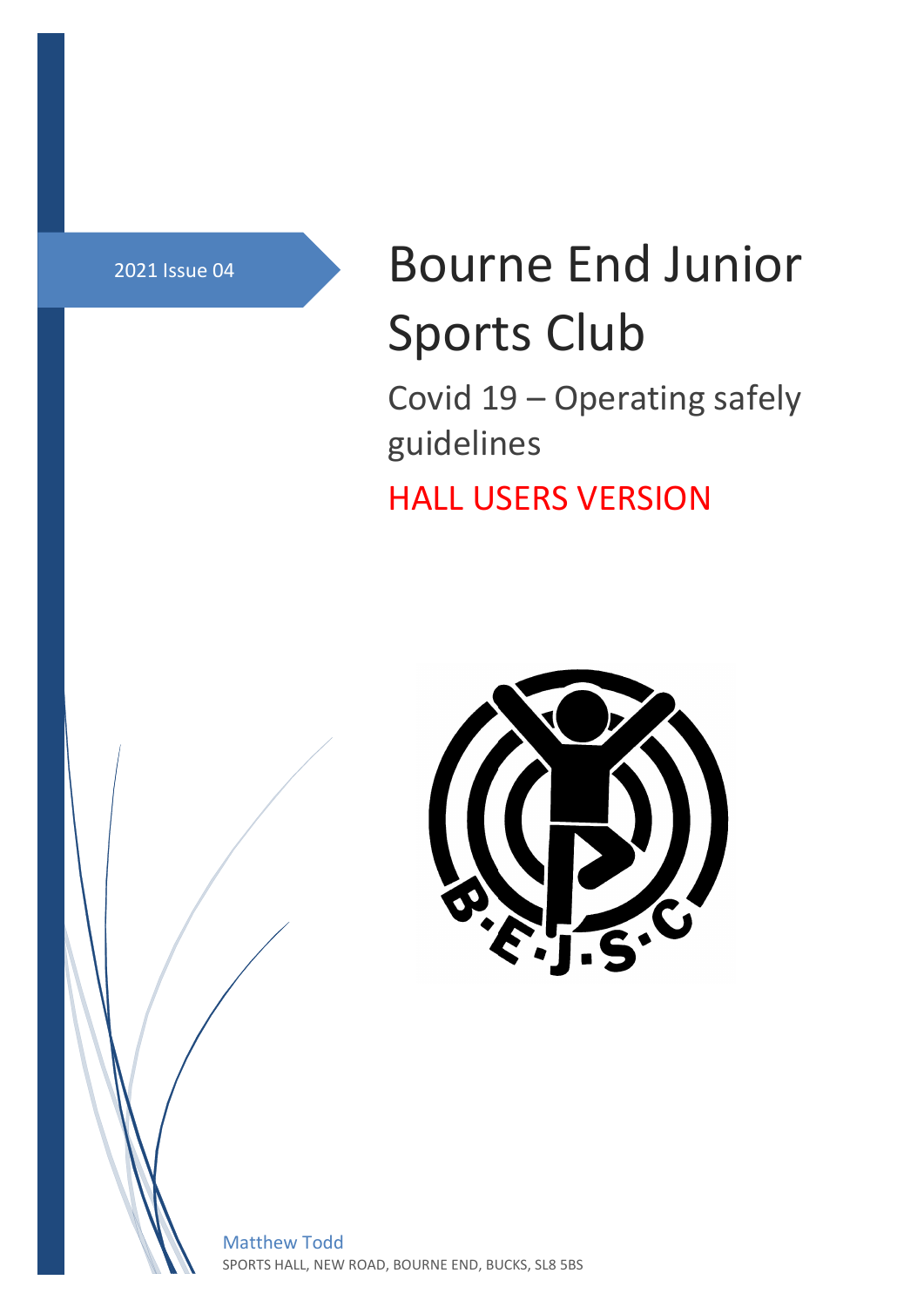# **Covid-19 Risk Assessment & Safeguarding of Staff, Volunteers, Visitors & Members**

### **Definitions**

| <b>Charity</b>                       | Means Bourne End Junior Sports Club (BEJSC), a registered charity.                                 |
|--------------------------------------|----------------------------------------------------------------------------------------------------|
| C <sub>19</sub>                      | Means the Covid 19 Coronavirus.                                                                    |
| <b>Responsible</b><br><b>Person</b>  | Means Matthew Todd.                                                                                |
| <b>Register of</b><br><b>Systems</b> | Means a register of all systems or contexts in which personal data is<br>processed by the Charity. |

### **Purpose**

The purpose of this document is to provide information and guidance for all users of the sports hall and for the Trustees of Bourne End Junior Sports Club in connection with the steps and actions being taken during the lockdown period and in order to re-open the club safely.

This document effectively follows the government guidance issued as at 01/06/2020 and updated 22/09/2020 & 17/05/2021 can be found at:

- [https://www.gov.uk/government/publications/coronavirus-covid-19-guidance-on](https://www.gov.uk/government/publications/coronavirus-covid-19-guidance-on-phased-return-of-sport-and-recreation/guidance-for-providers-of-outdoor-facilities-on-the-phased-return-of-sport-and-recreation)[phased-return-of-sport-and-recreation/guidance-for-providers-of-outdoor-facilities-on](https://www.gov.uk/government/publications/coronavirus-covid-19-guidance-on-phased-return-of-sport-and-recreation/guidance-for-providers-of-outdoor-facilities-on-the-phased-return-of-sport-and-recreation)[the-phased-return-of-sport-and-recreation;](https://www.gov.uk/government/publications/coronavirus-covid-19-guidance-on-phased-return-of-sport-and-recreation/guidance-for-providers-of-outdoor-facilities-on-the-phased-return-of-sport-and-recreation)
- [https://www.gov.uk/government/publications/coronavirus-covid-19-meeting-with](https://www.gov.uk/government/publications/coronavirus-covid-19-meeting-with-others-safely-social-distancing/coronavirus-covid-19-meeting-with-others-safely-social-distancing?fbclid=IwAR3RXnyBdhJI6E8wEbG7p0MkIkeaa6aIMWiF5JD_hpaN7a9IvR92XOuKSuw)[others-safely-social-distancing/coronavirus-covid-19-meeting-with-others-safely](https://www.gov.uk/government/publications/coronavirus-covid-19-meeting-with-others-safely-social-distancing/coronavirus-covid-19-meeting-with-others-safely-social-distancing?fbclid=IwAR3RXnyBdhJI6E8wEbG7p0MkIkeaa6aIMWiF5JD_hpaN7a9IvR92XOuKSuw)[social](https://www.gov.uk/government/publications/coronavirus-covid-19-meeting-with-others-safely-social-distancing/coronavirus-covid-19-meeting-with-others-safely-social-distancing?fbclid=IwAR3RXnyBdhJI6E8wEbG7p0MkIkeaa6aIMWiF5JD_hpaN7a9IvR92XOuKSuw)[distancing?fbclid=IwAR3RXnyBdhJI6E8wEbG7p0MkIkeaa6aIMWiF5JD\\_hpaN7a9Iv](https://www.gov.uk/government/publications/coronavirus-covid-19-meeting-with-others-safely-social-distancing/coronavirus-covid-19-meeting-with-others-safely-social-distancing?fbclid=IwAR3RXnyBdhJI6E8wEbG7p0MkIkeaa6aIMWiF5JD_hpaN7a9IvR92XOuKSuw) [R92XOuKSuw](https://www.gov.uk/government/publications/coronavirus-covid-19-meeting-with-others-safely-social-distancing/coronavirus-covid-19-meeting-with-others-safely-social-distancing?fbclid=IwAR3RXnyBdhJI6E8wEbG7p0MkIkeaa6aIMWiF5JD_hpaN7a9IvR92XOuKSuw)
- [https://www.gov.uk/guidance/working-safely-during-coronavirus-covid-19/providers](https://www.gov.uk/guidance/working-safely-during-coronavirus-covid-19/providers-of-grassroots-sport-and-gym-leisure-facilities)[of-grassroots-sport-and-gym-leisure-facilities](https://www.gov.uk/guidance/working-safely-during-coronavirus-covid-19/providers-of-grassroots-sport-and-gym-leisure-facilities)
- [https://www.gov.uk/guidance/working-safely-during-coronavirus-covid-19/offices-and](https://www.gov.uk/guidance/working-safely-during-coronavirus-covid-19/offices-and-contact-centres)[contact-centres](https://www.gov.uk/guidance/working-safely-during-coronavirus-covid-19/offices-and-contact-centres)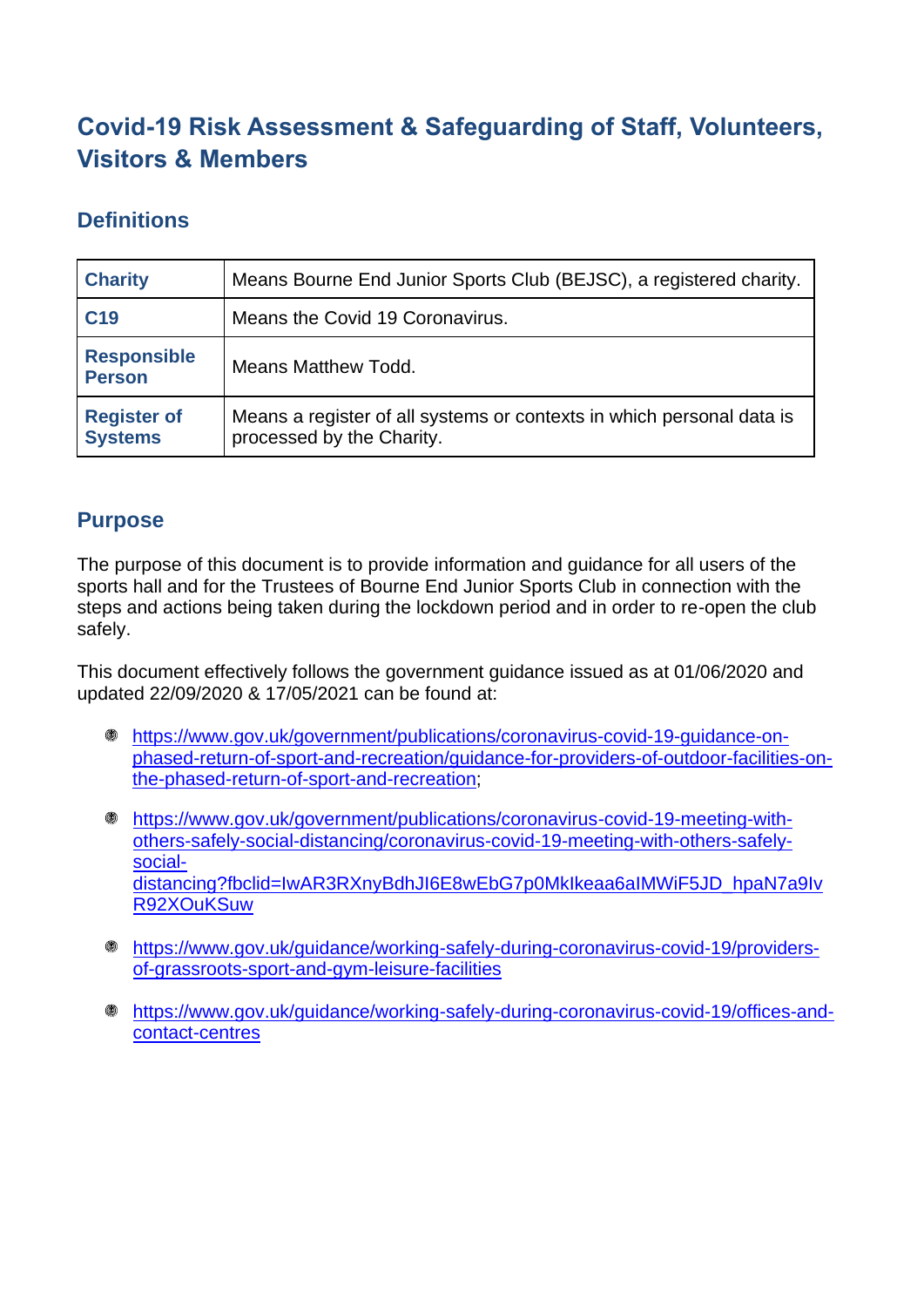# **Sports Hall Users**

We need to put in place procedures to protect hall users and to protect the hall from users.

#### **Entering and leaving the building**



- ◎ Hall users should enter the building via the left hand side doors, marked Entry
- Hall users should EXIT the building via the right hand side doors, marked Exit ۱
- ۵ If you must wait in the area marked  $\begin{pmatrix} 1 \end{pmatrix}$  then we request that face coverings are worn at all times
- There are hand washing and drying facilities in the downstairs toilet facility ◎
- We also request the use of the hand sanitiser, located at the entrance, when entering the building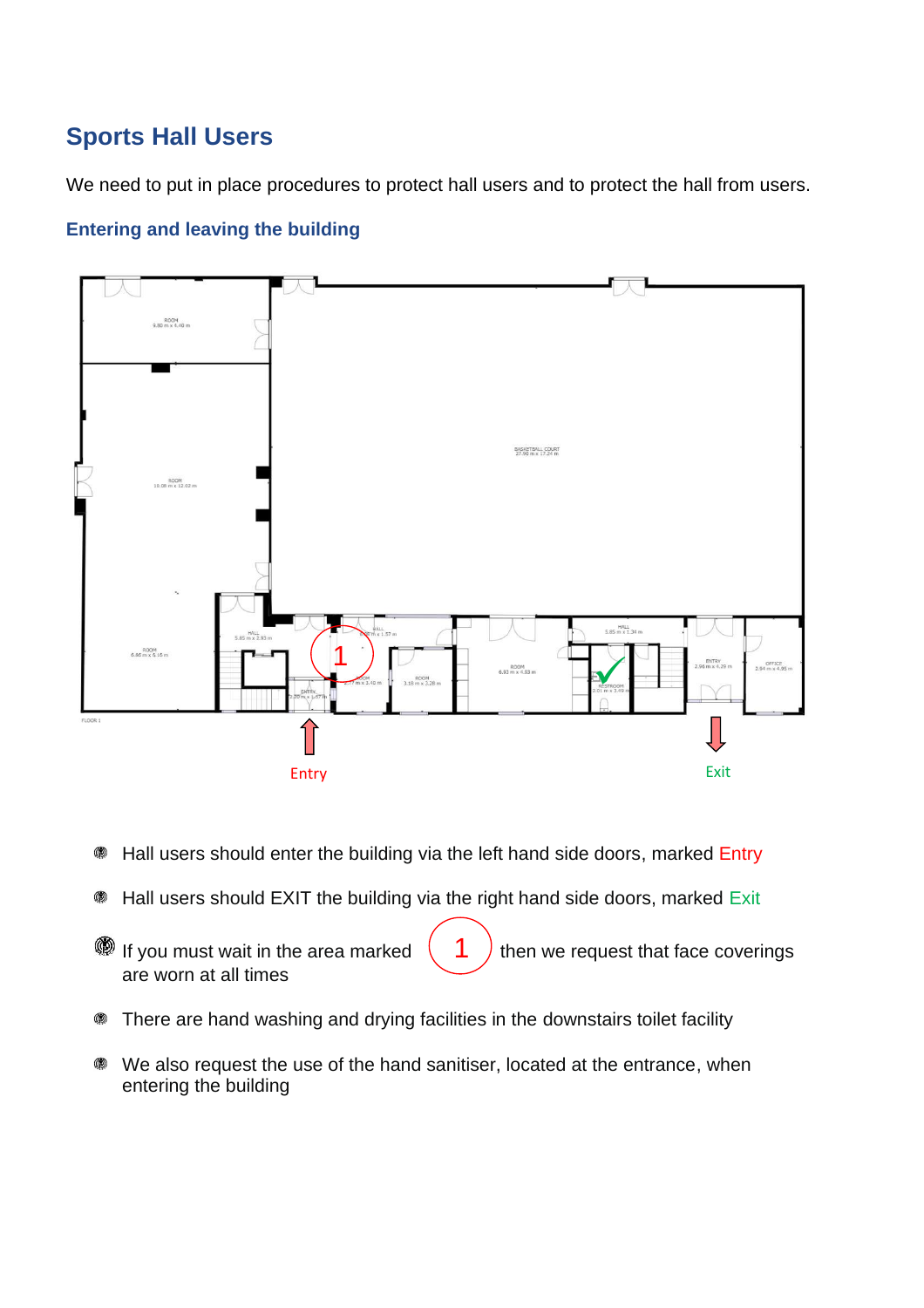## **Indoor Areas (inc 1st Floor Facilities)**

From 17<sup>th</sup> May 2021 – 1<sup>st</sup> floor shower & toilet facilities are in use again.



#### **Use of Lobby Area**

If people or parents/guardians are congregating in the lobby area and the number of people exceeds 6, we ask that you politely request them to wait outside or in their vehicles.

Whilst in the lobby area, we require the wearing of face coverings.

#### **Use of Main Hall**

#### **Sporting Activities**

Each section leader or hall hirer (3<sup>rd</sup> party or E-Act Academy) must take the relevant steps to carry out sport specific restrictions as advised by the sports governing bodies.

As from 17<sup>th</sup> May 2021, the new rules on the roadmap are as the poster below and on the posters around the hall.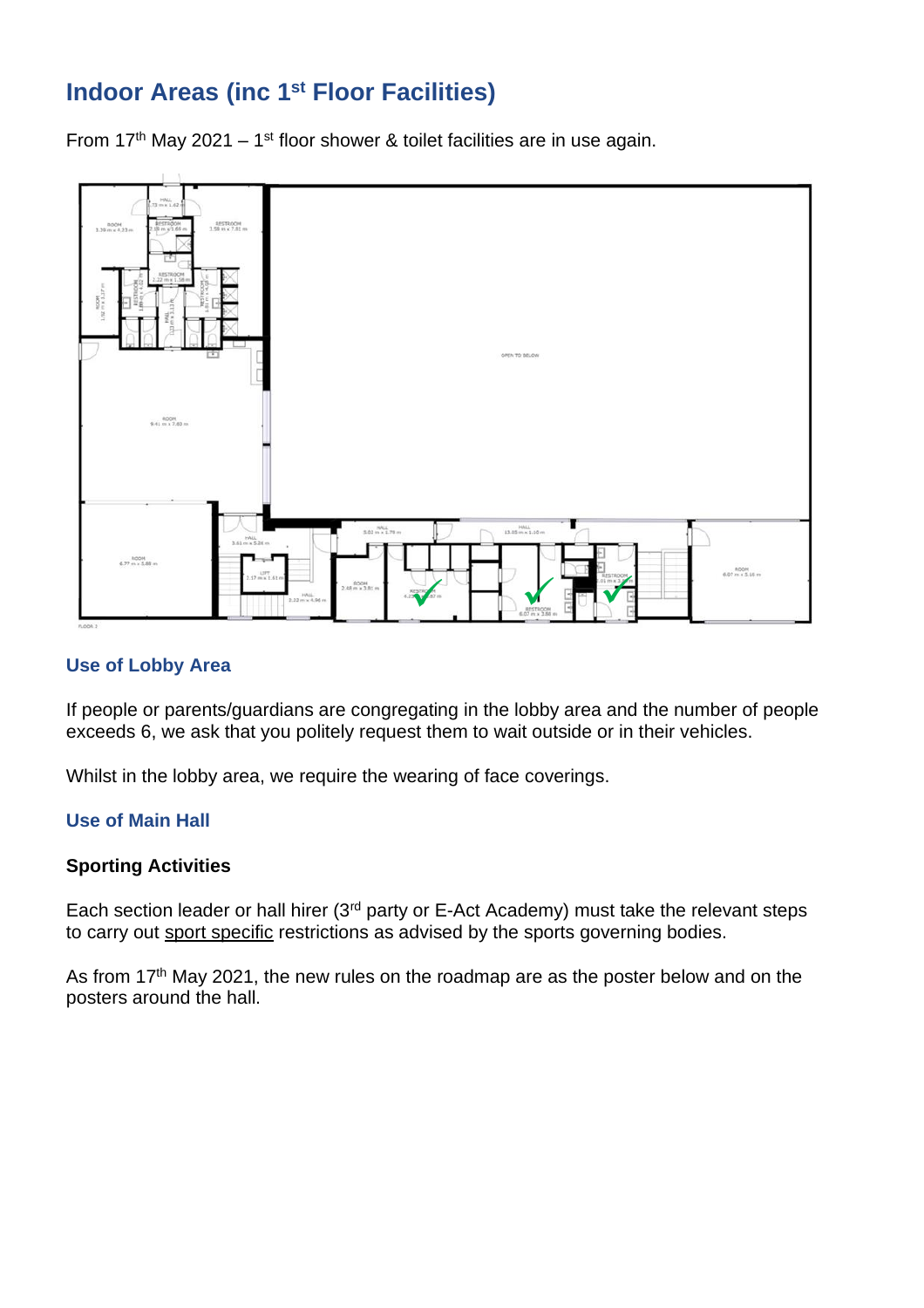

**I & HM Government** 

# **COVID-19: Restrictions in England**

From 17 May

| <b>MEETING OTHERS</b>                                                                                                                                                                                                                                      | <b>OVERNIGHT</b><br><b>STAYS</b>                                                                                                                                                                                                                                | <b>EDUCATION</b>                                                                                                                                                                   | <b>WORK AND</b><br><b>BUSINESS</b>                                                                                                                                                                                                                                             |
|------------------------------------------------------------------------------------------------------------------------------------------------------------------------------------------------------------------------------------------------------------|-----------------------------------------------------------------------------------------------------------------------------------------------------------------------------------------------------------------------------------------------------------------|------------------------------------------------------------------------------------------------------------------------------------------------------------------------------------|--------------------------------------------------------------------------------------------------------------------------------------------------------------------------------------------------------------------------------------------------------------------------------|
| You can meet outdoors in groups<br>of up to 30 people. You can meet<br>indoors in groups of up to six<br>people or two households.<br>You don't have to stay 2m apart from<br>friends and family, but consider the<br>risks to you and those you are with. | Domestic overnight stays are<br>allowed, in groups of up to six<br>people or 2 households.                                                                                                                                                                      | Schools, colleges and universities<br>fully open.<br>Regular testing provided.                                                                                                     | You should continue to work from<br>home if you can.                                                                                                                                                                                                                           |
| <b>RETAIL AND</b><br>TITL<br><b>PERSONAL CARE</b>                                                                                                                                                                                                          | <b>BARS, PUBS AND</b><br>H۸<br><b>RESTAURANTS</b>                                                                                                                                                                                                               | <b>ACCOMMODATION</b>                                                                                                                                                               | <b>LEISURE AND</b><br>ℍ<br><b>SPORTS FACILITIES</b>                                                                                                                                                                                                                            |
| Open.                                                                                                                                                                                                                                                      | Open.<br>Groups of up to six people or two<br>households allowed indoors.<br>Groups of up to 30 allowed<br>outdoors.                                                                                                                                            | All holiday accommodation open,<br>including hotels, hostels and B&Bs.                                                                                                             | Open indoors and outdoors,<br>including gyms, indoor sports<br>facilities, swimming pools, saunas<br>and steam rooms.<br>Organised sport and group<br>exercises allowed.                                                                                                       |
| <b>ENTERTAINMENT</b>                                                                                                                                                                                                                                       | ؟¦<br><b>LARGE EVENTS</b>                                                                                                                                                                                                                                       | $\odot$<br><b>DOMESTIC TRAVEL</b>                                                                                                                                                  | <b>OVERSEAS TRAVEL</b>                                                                                                                                                                                                                                                         |
| Open indoors and outdoors,<br>including cinemas, bowling alleys,<br>zoos and theme parks.                                                                                                                                                                  | Events, including live performances,<br>business events and sporting<br>events can proceed with capacity<br>limits, indoors and outdoors.                                                                                                                       | Travel safely. Plan ahead and<br>avoid the busiest times and<br>routes if you can.                                                                                                 | Check whether your destination<br>is on the red, amber or green<br>list. You should not travel to red<br>and amber countries. If you are<br>travelling to a green country,<br>check the rules in your destination<br>as testing or quarantine<br>requirements may be in place. |
| <b>PLACES OF WORSHIP</b><br>do a                                                                                                                                                                                                                           | <b>WEDDINGS</b><br><b>AND FUNERALS</b>                                                                                                                                                                                                                          | ଈ<br><b>RESIDENTIAL CARE</b>                                                                                                                                                       | <b>SHIELDING</b>                                                                                                                                                                                                                                                               |
| Open. You can attend in groups of<br>6 people or 2 households.                                                                                                                                                                                             | Weddings, receptions, life events<br>and wakes can take place with up<br>to 30 attendees, indoors in a<br>COVID-Secure venue, or outdoors.<br>No limit on funeral attendees, subject<br>to how many the venue can safely<br>accommodate with social distancing. | People who live in a care home<br>can have 'low risk' visits out of the<br>home without the need to isolate<br>when they get back. Residents can<br>also name up to five visitors. | If you are clinically extremely<br>vulnerable (CEV) you do not need<br>to shield, but should continue<br>to take extra precautions such<br>as shopping at quieter times of<br>the day. You can follow the same<br>advice on meeting friends and<br>family as everyone else.    |
| For more information and<br>detailed guidance visit:<br>gov.uk/coronavirus                                                                                                                                                                                 |                                                                                                                                                                                                                                                                 | <b>COVID-19</b><br>Let's take this next step, safely.                                                                                                                              | <b>HANDS</b><br><b>FRESH AIR</b>                                                                                                                                                                                                                                               |
|                                                                                                                                                                                                                                                            |                                                                                                                                                                                                                                                                 |                                                                                                                                                                                    |                                                                                                                                                                                                                                                                                |

Please follow the guidance on the posters around the hall and as shown in this document.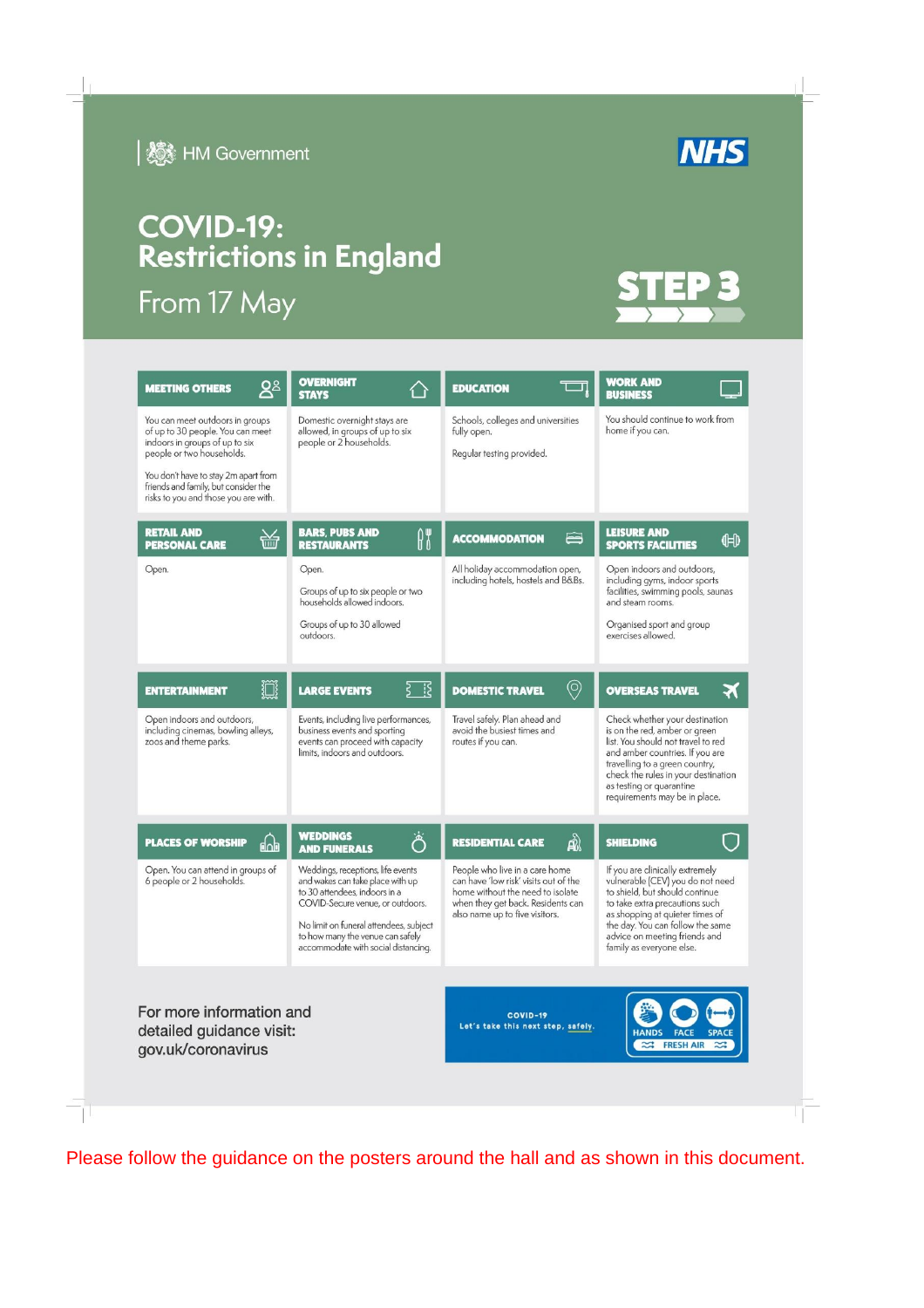To comply with these steps section leaders and sports hall hirers are required to carry out the following:

- At the start and end of each session the door handles and edges of doors to be cleaned with sanitising wipes.
- All equipment such as badminton posts, goal posts, table tennis tables must be cleaned at the start once put in position, and at the end once replaced in the storeroom after each session
- Guidance from Governing Bodies of sports must be adhered to at all times and these are included in the attached Appendices 1 to 7
- Recommendation is for small groups to participate in training separated from each other and other small groups to at least 2 metres
- No competitive sports should be played where close frequent or prolonged physical contact is likely to occur
- Wherever practicable open external doors to increase ventilation BUT ENSURE they are closed properly and wiped down after use
- MAINTAIN A RECORD OF USERS WITH CONTACT NUMBERS

#### **All cleansing wipes must be placed in bins provided and participants should clean their hands with gel provided.**

#### **Use of John Clinton Room**

At the start and end of each session the door handles and edges of doors to be cleaned with sanitising wipes.

- Distancing rules must be applied when using this space for both personal or group training purposes
- Distancing rules must be applied when using this space for meetings
- **Exercise sessions must comply with latest guidance of appropriate distance** between participants
- All exercise mats must be cleaned before & after each use
- All door or chair handles and tables must be cleaned before and after use.

#### **All cleansing wipes must be placed in bins provided and participants should clean their hands with gel provided.**

#### **Use of Kitchens**

Kitchen areas are to remain closed for the foreseeable future and cannot be used for food or drinks preparation.

#### **Use of Toilets & Showers**

As from 17<sup>th</sup> May 2021 the changing facilities and tilet facilities on the first floor of the hall will be reopened.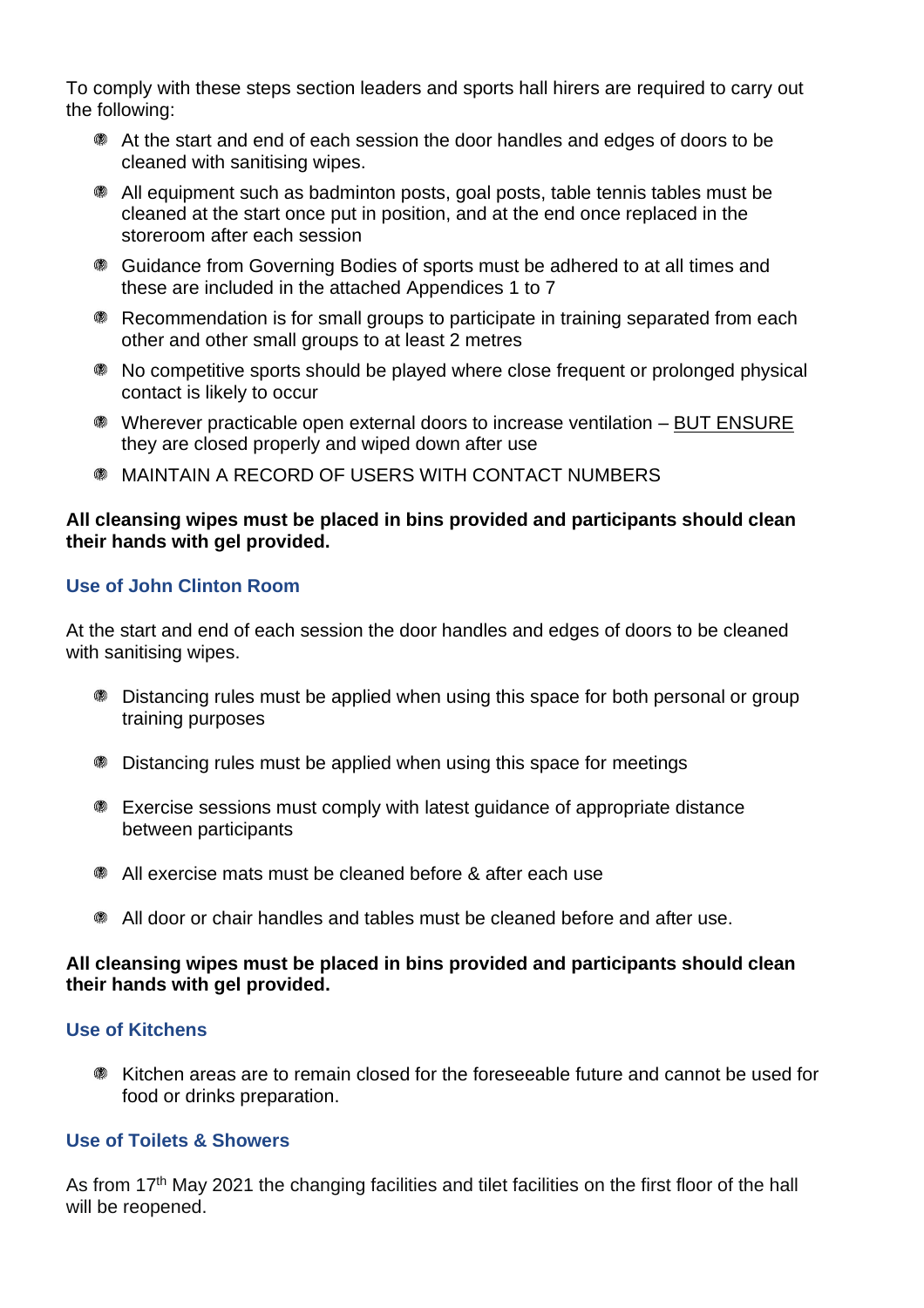The disabled, general use & baby changing toilet facility on the ground floor will remain accessible and cleaning regimes will be increased by the building manager / caretaker throughout the day.

These areas are marked on the plan by a  $\checkmark$ .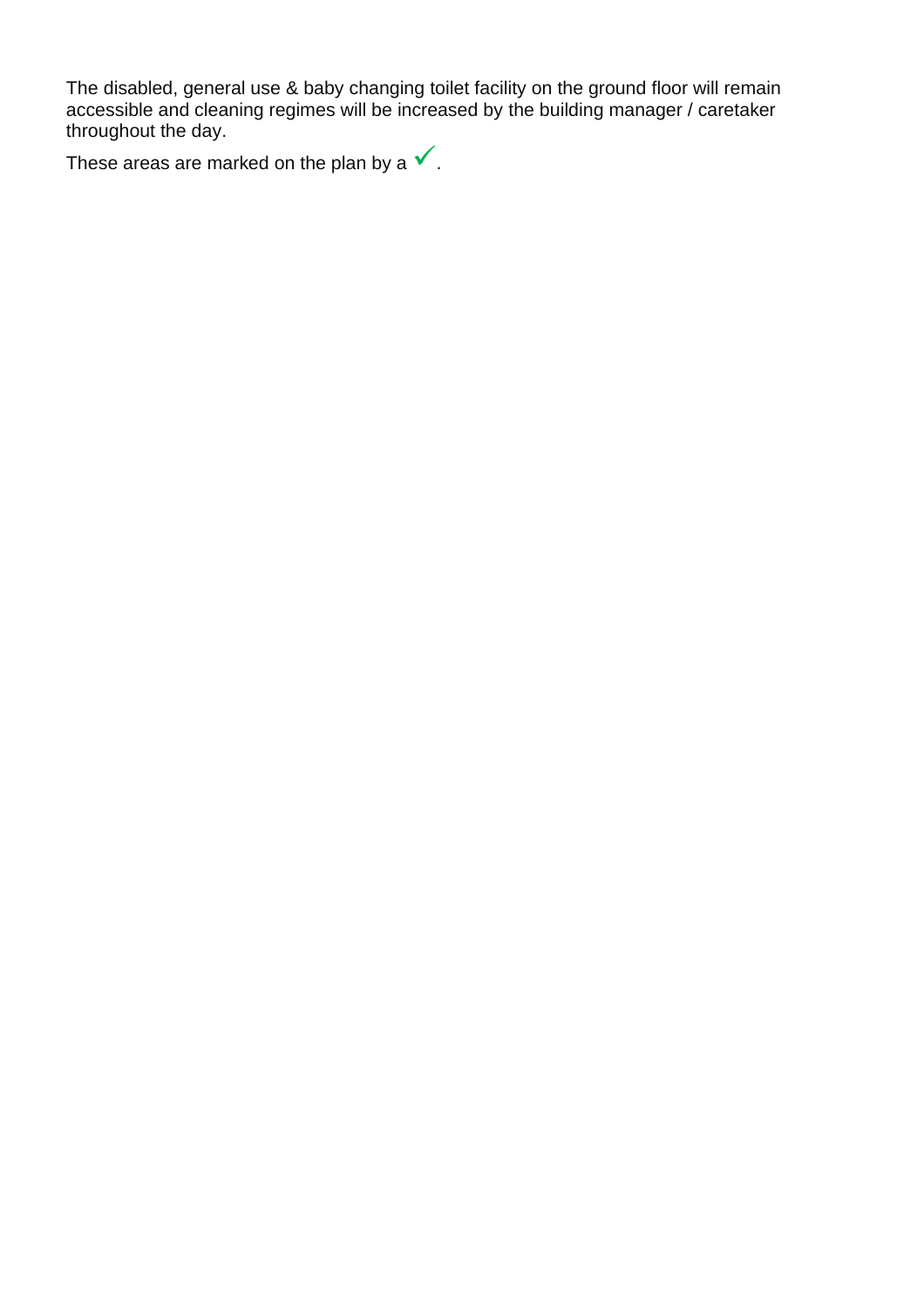#### **COVID-19 Contamination**

In the event of a confirmed or suspected case of a staff member, volunteer, club member, visitor or hirer the following procedures must be followed: -

- **The hall, facilities and all contact points such as handles, handrails and the like must** be cleaned with a normal household disinfectant as this will reduce the risk of passing the infection on to other people
- **This deep clean should be undertaken using gloves, masks and aprons, which** should be double bagged and stored securely for 72 hours before being disposed of as per the waste rules below

#### **Waste**

Waste from litter bins and cleaning of areas (including disposable cloths and tissues):

- **Should be put in a plastic rubbish bag and tied when full.**
- **The plastic bag should then be placed in a second bin bag and tied.**
- Waste should be kept away / locked away from children
- It should be put in a suitable and secure place and marked for disposal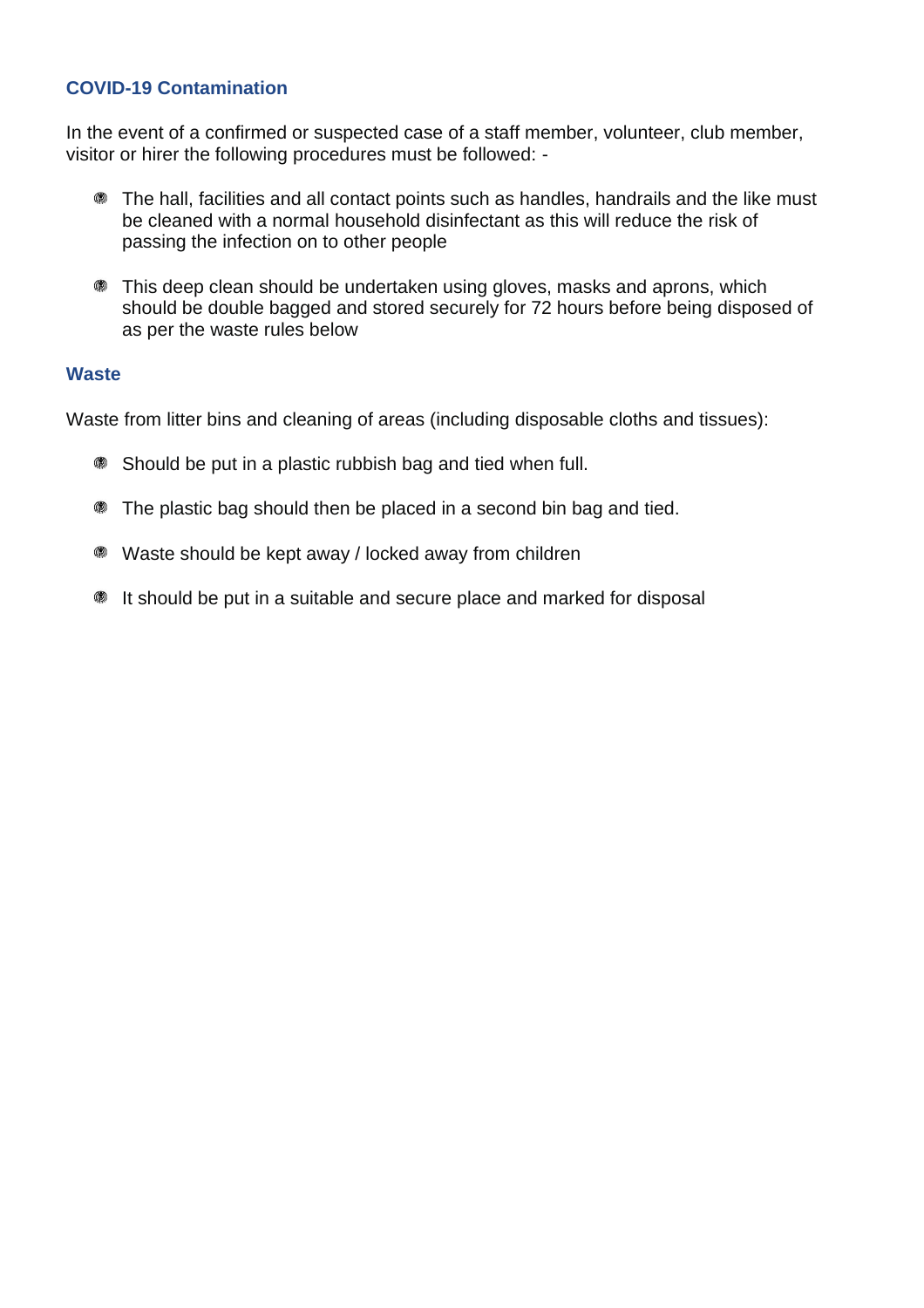## **Appendix 1 – BEJSC Hall Poster**

# **COVID-19 Safety Information HALL RULES**





Max two people per court (unless all players are from the same household).



Use your own equipment throughout the session.



Only one to one coaching permitted remaining two metres apart.



Wipe down any club equipment before and after use.



No shaking hands or physical contact with other players.



Allow others to leave the hall before you go in.



Maintain social distancing (2M rule) at all times.



Follow public health guidelines for hygiene.



Do not play if you are self-isolating or feel unwell.

More detailed guidance regarding safe use can be found on: WWW.BEJSC.CO.UK & WWW.GOV.UK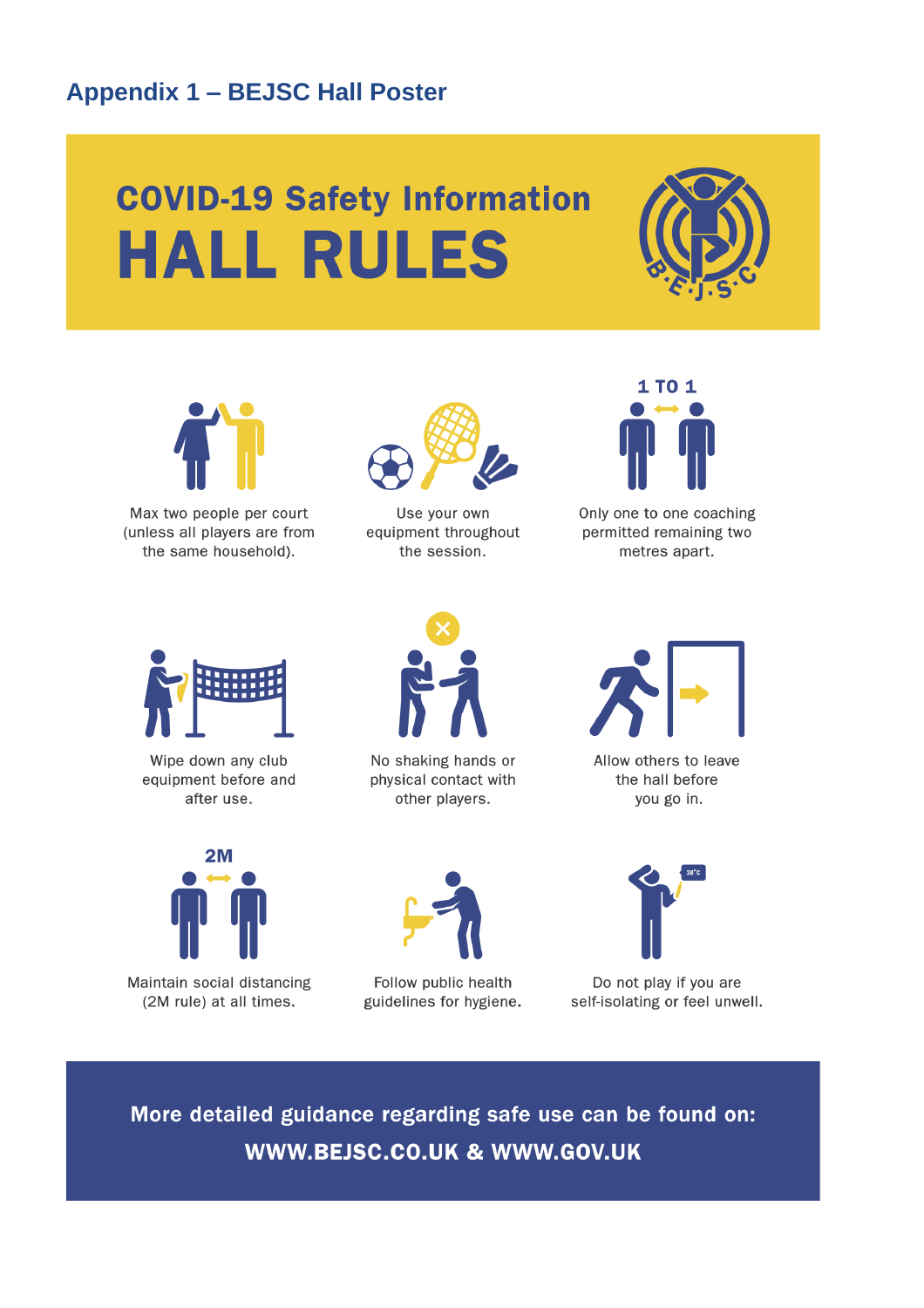# **Risk assessment template - Coronavirus**



**Company name:** BEJSC (Bourne End Junior Sports Club) **Assessment carried out by:** Matthew Todd

**Date of next review:** 01/11/2020 **Date assessment was carried out:** 21/08/2020

| What are the<br>hazards?                                     | Who might be<br>harmed and<br>how?                              | What are you<br>already doing to<br>control the risks?                                | What further action do<br>you need to take to<br>control the risks?                                                            | Who needs to<br>carry out the<br>action?    | When is the<br>action needed<br>by? | <b>Done</b> |
|--------------------------------------------------------------|-----------------------------------------------------------------|---------------------------------------------------------------------------------------|--------------------------------------------------------------------------------------------------------------------------------|---------------------------------------------|-------------------------------------|-------------|
| <b>Contact with</b><br>others                                | Members,<br>leaders,<br>coaches,<br>helpers, visitors,<br>staff | Referring to<br>sporting bodies for<br>each section                                   | 1. Provide information<br>posters and advice<br>2. Provide sanitising<br>station(s)<br>3. One way system for<br>entry and exit | All                                         | 08/06/2020                          | 08/06/2020  |
| <b>Contamination of</b><br><b>Sports</b><br><b>Equipment</b> | Members,<br>leaders,<br>coaches,<br>helpers, staff              | Restricting use of<br>equipment                                                       | 1. Ensure participants<br>use only their own<br>equipment<br>2. Equipment is cleaned<br>after each use                         | Members,<br>leaders,<br>coaches,<br>helpers | 08/06/2020                          | 08/06/2020  |
| <b>Waste</b>                                                 | Members,<br>leaders,<br>coaches,<br>helpers, visitors,<br>staff | Separate bins for<br>general waste and<br>cleansing wipes<br>and cleaning<br>products | Daily emptying of<br>cleansing wipes bins &<br>remote storage until<br>collection                                              | Hall Manager                                | 08/06/2020                          | 15/06/2020  |